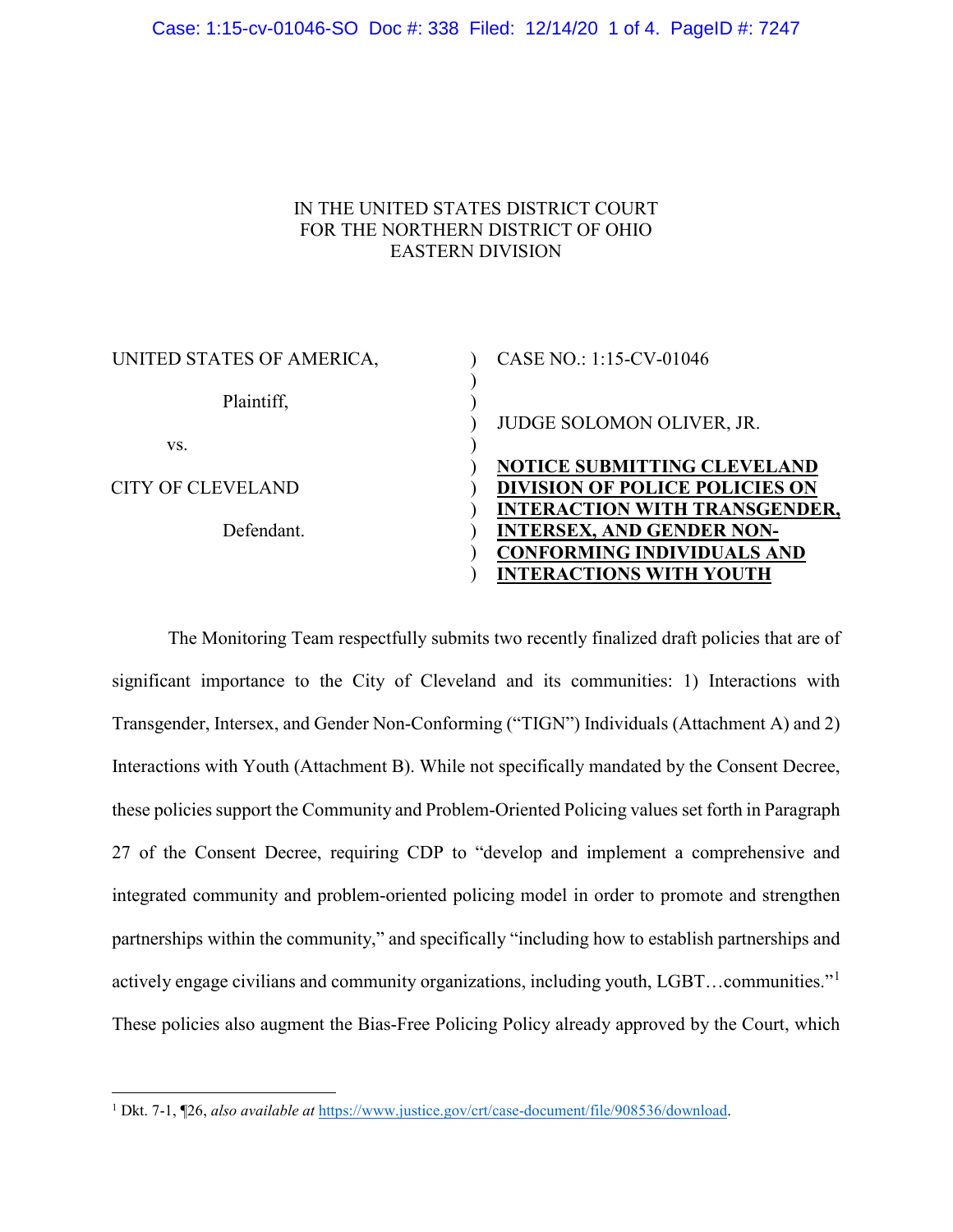## Case: 1:15-cv-01046-SO Doc #: 338 Filed: 12/14/20 2 of 4. PageID #: 7248

provides "guidance to ensure that police services are delivered equitably, respectfully, and free of bias in a manner that promotes broad community engagement, trust, and confidence in the Cleveland Division of Police."[2](#page-1-0)

As noted in the Eighth Semiannual Report, these policies are welcome examples of good collaboration between the CDP and the Community Police Commission.<sup>[3](#page-1-1)</sup> The policies were reviewed by the Monitoring Team, the Department of Justice, and the Community Police Commission over many months, with the majority of substantive feedback incorporated into the final draft policies.

As such, these policies could easily serve as model policies nationally – they are thoughtful, respectful, and attempt to provide practical and sensitive guidance to officers about how to interact and support Cleveland's TIGN and Youth populations. The Interaction with TIGN Individuals policy specifically requires "that all interactions with TIGN individuals be conducted with courtesy, dignity, and respect which is inherently due to every human being. Members shall safeguard the rights of all people in manner free from bias."<sup>[4](#page-1-2)</sup> Similarly, the Interactions with Youth Policy requires "that youth shall be afforded their constitutional and statutory rights when being questioned, searched, detained, or arrested. Youth shall be informed of their rights in an ageappropriate manner, and treated with courtesy, professionalism, dignity, respect, and equality."[5](#page-1-3) Both policies give clear and comprehensive guidance to officers on how to approach the specific needs and concerns of these populations during police interactions. Though the attached policies are not technically required by the Consent Decree, the Monitoring Team and the parties agree that

<span id="page-1-0"></span> <sup>2</sup> Dkt. 194 (*Approving* Dkt. 186, Attachment A).

<span id="page-1-1"></span><sup>&</sup>lt;sup>3</sup> Dkt. 320, at 8 ("While the relationship is often strained, there have been many examples of productive interaction. For instance, the development of the new use of force policies, the completion of the Search and Seizure policies and relevant training, and most recently, the soon to be completed Interaction with Youth and Transgender individuals.")

<span id="page-1-2"></span><sup>4</sup> Attachment A at 1.

<span id="page-1-3"></span><sup>5</sup> Attachment B at 1.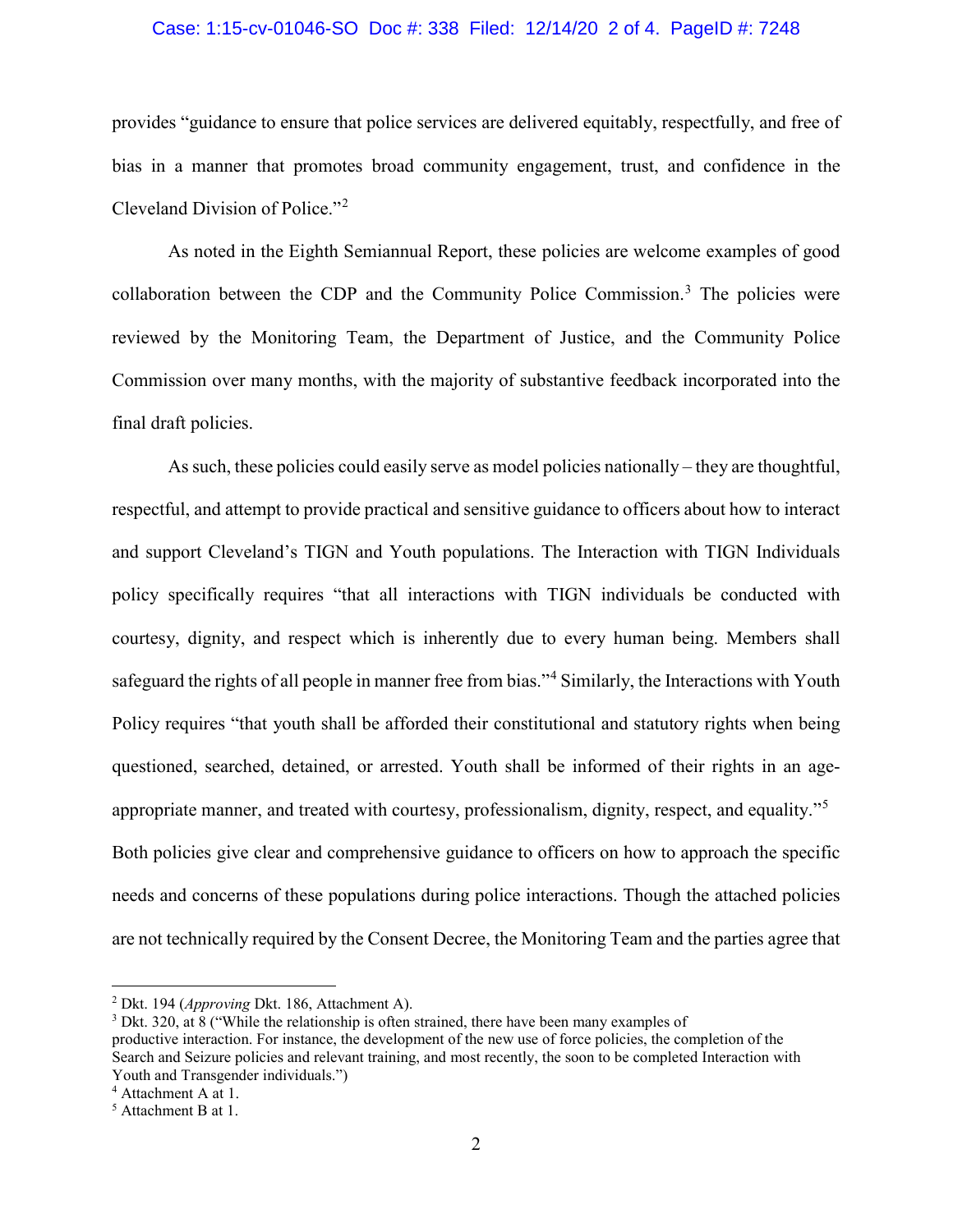## Case: 1:15-cv-01046-SO Doc #: 338 Filed: 12/14/20 3 of 4. PageID #: 7249

it is important to make this Court aware of them since they are the result of an important and meaningful collaborative work process between the parties and the CPC.

Respectfully submitted,

/s/ Hassan Aden

HASSAN ADEN Monitor The Aden Group LLC 8022 Fairfax Road Alexandria, VA 22308 Tel: (571) 274-7821 Email: aden@theadengroup.com